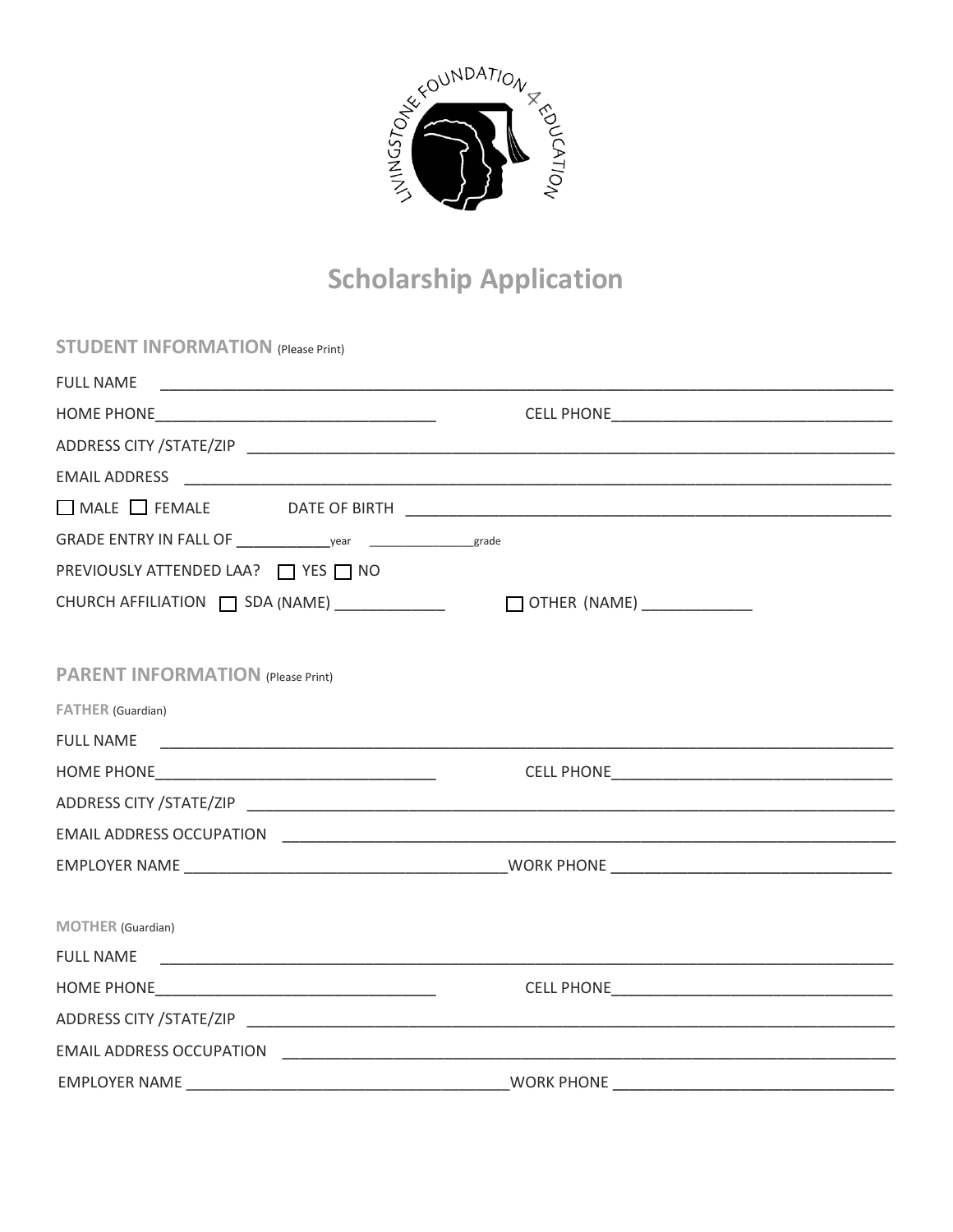### **STUDENT QUESTIONNAIRE**

**These essay questions are to be completed on a separate sheet of paper by the student applicant.**

- **1. Why do you wish to attend Livingstone Adventist Academy?**
- **2. What are your life/career goals?**
- **3. Please describe your spiritual goals while you are at LAA.**
- **4. Describe how you would be a great addition to LAA.**
- **5. How will this gift influence you as you consider helping others in the future?**

#### **attend LAA? If so, how?**

#### **7. In what ways are you contributing to your academy expenses?**

(if not applicable, please note the volunteer hours worked and for what organization)

er the set of the set of the set of the set of the set of the set of the set of the set of the set of the set o

In applying for this scholarship, I agree to be an honorable citizen, be consistent in attendance, and commit myself to academic accomplishment. I will take advantage of work opportunities presented to me.

|  | <b>Student Signature</b> |
|--|--------------------------|
|  |                          |

In applying for the Livingstone Foundation 4 Education scholarship, I certify that the above statements are true and correct to the best of my knowledge. I consent for LAA to release to the Livingstone Foundation 4 Education the recommendations submitted in applying to attend LAA.

| Parent/Guardian Signature |  | Date |  |
|---------------------------|--|------|--|
|---------------------------|--|------|--|

Mail completed application along with a copy of your latest Federal Income Tax Return to:

Livingstone Foundation 4 Education PO Box 13267 Salem, OR 97309

Deadline for submission: **Example 20 Addards not automatically renewed, and students must apply each year.** 

Decisions will be made and communicated shortly before school begins. (Sorry! We wish we could give assurance earlier.) Ultimately it is the goal of the Livingstone Foundation 4 Education to be able to support every qualified student in his/her quest to attend LAA. At this time, we must give highest priority to students with greatest financial need.

**Questions?** Call 503-364-6501

**Student Signature \_\_\_\_\_\_\_\_\_\_\_\_\_\_\_\_\_\_\_\_\_\_\_\_\_\_\_\_\_\_\_\_\_\_\_\_\_\_\_\_\_\_\_\_\_\_\_ Date \_\_\_\_\_\_\_\_\_\_\_\_\_\_\_\_**